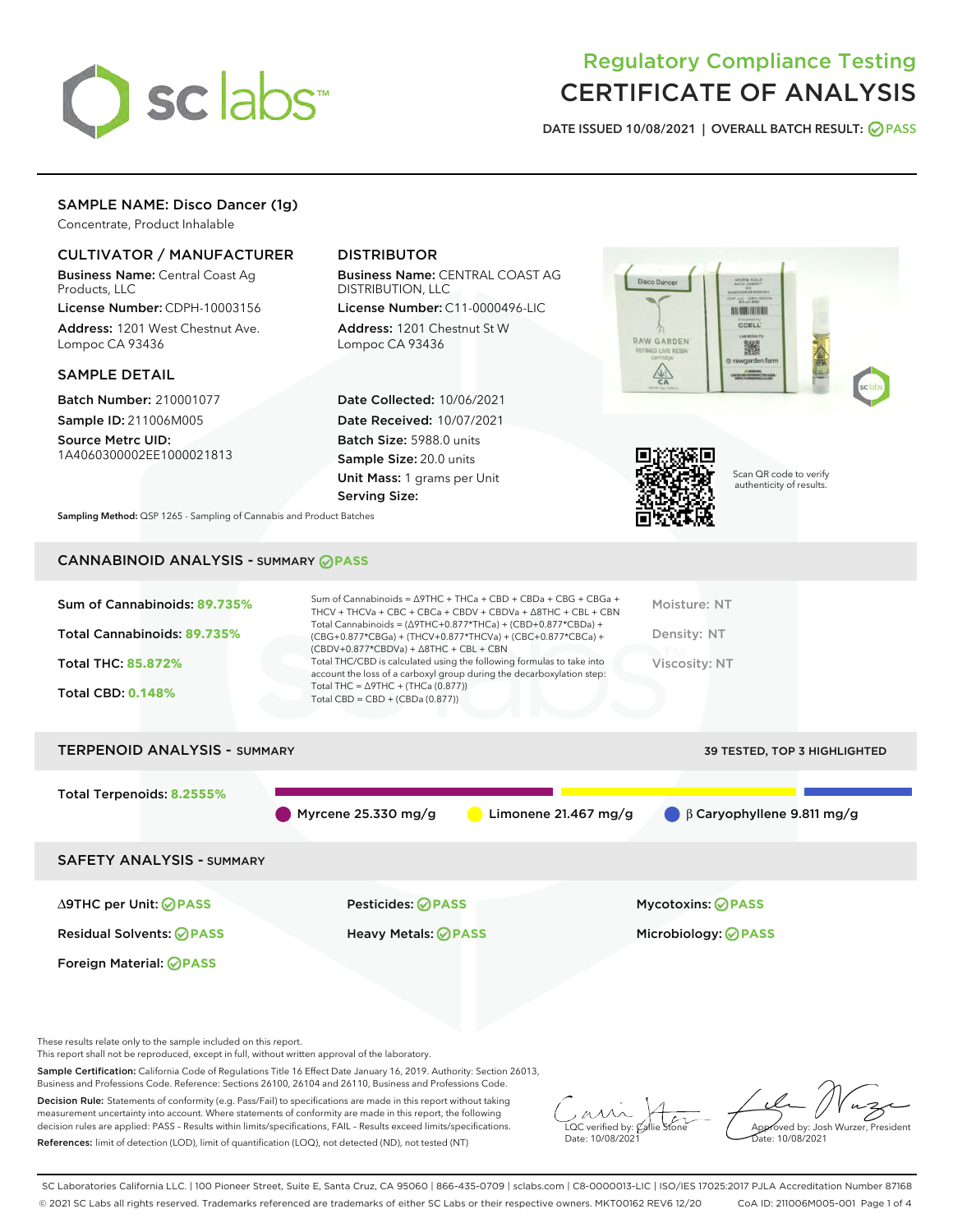



DISCO DANCER (1G) | DATE ISSUED 10/08/2021 | OVERALL BATCH RESULT: **○** PASS

#### CANNABINOID TEST RESULTS - 10/07/2021 2 PASS

Tested by high-performance liquid chromatography with diode-array detection (HPLC-DAD). **Method:** QSP 1157 - Analysis of Cannabinoids by HPLC-DAD

#### TOTAL CANNABINOIDS: **89.735%**

Total Cannabinoids (Total THC) + (Total CBD) + (Total CBG) + (Total THCV) + (Total CBC) + (Total CBDV) + ∆8THC + CBL + CBN

TOTAL THC: **85.872%** Total THC (∆9THC+0.877\*THCa)

TOTAL CBD: **0.148%**

Total CBD (CBD+0.877\*CBDa)

TOTAL CBG: 3.025% Total CBG (CBG+0.877\*CBGa)

TOTAL THCV: 0.4% Total THCV (THCV+0.877\*THCVa)

TOTAL CBC: ND Total CBC (CBC+0.877\*CBCa)

TOTAL CBDV: ND Total CBDV (CBDV+0.877\*CBDVa)

| <b>COMPOUND</b>            | LOD/LOQ<br>(mg/g) | <b>MEASUREMENT</b><br><b>UNCERTAINTY</b><br>mg/g | <b>RESULT</b><br>(mg/g) | <b>RESULT</b><br>(%) |
|----------------------------|-------------------|--------------------------------------------------|-------------------------|----------------------|
| Δ9THC                      | 0.06 / 0.26       | ±29.540                                          | 858.72                  | 85.872               |
| <b>CBG</b>                 | 0.06/0.19         | ±1.192                                           | 30.25                   | 3.025                |
| <b>THCV</b>                | 0.1/0.2           | ±0.20                                            | 4.0                     | 0.40                 |
| $\triangle$ 8THC           | 0.1/0.4           | ±0.12                                            | 1.5                     | 0.15                 |
| <b>CBD</b>                 | 0.07/0.29         | ±0.069                                           | 1.48                    | 0.148                |
| <b>CBN</b>                 | 0.1/0.3           | ±0.09                                            | 1.4                     | 0.14                 |
| <b>THCa</b>                | 0.05/0.14         | N/A                                              | <b>ND</b>               | <b>ND</b>            |
| <b>THCVa</b>               | 0.07/0.20         | N/A                                              | <b>ND</b>               | <b>ND</b>            |
| <b>CBDa</b>                | 0.02/0.19         | N/A                                              | <b>ND</b>               | <b>ND</b>            |
| <b>CBDV</b>                | 0.04 / 0.15       | N/A                                              | <b>ND</b>               | <b>ND</b>            |
| <b>CBDVa</b>               | 0.03/0.53         | N/A                                              | <b>ND</b>               | <b>ND</b>            |
| <b>CBGa</b>                | 0.1 / 0.2         | N/A                                              | <b>ND</b>               | <b>ND</b>            |
| <b>CBL</b>                 | 0.06 / 0.24       | N/A                                              | <b>ND</b>               | <b>ND</b>            |
| <b>CBC</b>                 | 0.2 / 0.5         | N/A                                              | <b>ND</b>               | <b>ND</b>            |
| <b>CBCa</b>                | 0.07/0.28         | N/A                                              | <b>ND</b>               | <b>ND</b>            |
| <b>SUM OF CANNABINOIDS</b> |                   |                                                  | 897.35 mg/g             | 89.735%              |

#### **UNIT MASS: 1 grams per Unit**

| ∆9THC per Unit                        | 1120 per-package limit                                     | 858.72 mg/unit<br><b>PASS</b> |  |  |
|---------------------------------------|------------------------------------------------------------|-------------------------------|--|--|
| <b>Total THC per Unit</b>             |                                                            | 858.72 mg/unit                |  |  |
| <b>CBD per Unit</b>                   |                                                            | $1.48$ mg/unit                |  |  |
| <b>Total CBD per Unit</b>             |                                                            | $1.48$ mg/unit                |  |  |
| Sum of Cannabinoids<br>per Unit       |                                                            | 897.35 mg/unit                |  |  |
| <b>Total Cannabinoids</b><br>per Unit |                                                            | 897.35 mg/unit                |  |  |
| <b>MOISTURE TEST RESULT</b>           | <b>DENSITY TEST RESULT</b><br><b>VISCOSITY TEST RESULT</b> |                               |  |  |

Not Tested

Not Tested

Not Tested

#### TERPENOID TEST RESULTS - 10/08/2021

Terpene analysis utilizing gas chromatography-flame ionization detection (GC-FID). **Method:** QSP 1192 - Analysis of Terpenoids by GC-FID

| <b>COMPOUND</b>         | LOD/LOQ<br>(mg/g) | <b>MEASUREMENT</b><br><b>UNCERTAINTY</b><br>mg/g | <b>RESULT</b><br>(mg/g) | <b>RESULT</b><br>$(\%)$ |
|-------------------------|-------------------|--------------------------------------------------|-------------------------|-------------------------|
| <b>Myrcene</b>          | 0.008 / 0.025     | ±0.3268                                          | 25.330                  | 2.5330                  |
| Limonene                | 0.005 / 0.016     | ±0.3070                                          | 21.467                  | 2.1467                  |
| $\beta$ Caryophyllene   | 0.004 / 0.012     | ±0.3493                                          | 9.811                   | 0.9811                  |
| Terpinolene             | 0.008 / 0.026     | ±0.1013                                          | 4.940                   | 0.4940                  |
| $\beta$ Pinene          | 0.004 / 0.014     | ±0.0428                                          | 3.726                   | 0.3726                  |
| $\alpha$ Pinene         | 0.005 / 0.017     | ±0.0301                                          | 3.503                   | 0.3503                  |
| Ocimene                 | 0.011 / 0.038     | ±0.1107                                          | 3.449                   | 0.3449                  |
| Linalool                | 0.009 / 0.032     | ±0.1031                                          | 2.713                   | 0.2713                  |
| $\alpha$ Humulene       | 0.009/0.029       | ±0.0820                                          | 2.553                   | 0.2553                  |
| Fenchol                 | 0.010 / 0.034     | ±0.0462                                          | 1.194                   | 0.1194                  |
| Terpineol               | 0.016 / 0.055     | ±0.0693                                          | 1.128                   | 0.1128                  |
| trans-β-Farnesene       | 0.008 / 0.025     | ±0.0203                                          | 0.572                   | 0.0572                  |
| Camphene                | 0.005 / 0.015     | ±0.0047                                          | 0.406                   | 0.0406                  |
| <b>Borneol</b>          | 0.005 / 0.016     | ±0.0096                                          | 0.229                   | 0.0229                  |
| Caryophyllene<br>Oxide  | 0.010 / 0.033     | ±0.0077                                          | 0.167                   | 0.0167                  |
| $\alpha$ Phellandrene   | 0.006 / 0.020     | ±0.0020                                          | 0.147                   | 0.0147                  |
| 3 Carene                | 0.005 / 0.018     | ±0.0021                                          | 0.145                   | 0.0145                  |
| $\alpha$ Bisabolol      | 0.008 / 0.026     | ±0.0076                                          | 0.143                   | 0.0143                  |
| Guaiol                  | 0.009 / 0.030     | ±0.0067                                          | 0.142                   | 0.0142                  |
| $\alpha$ Terpinene      | 0.005 / 0.017     | ±0.0019                                          | 0.129                   | 0.0129                  |
| Fenchone                | 0.009 / 0.028     | ±0.0034                                          | 0.118                   | 0.0118                  |
| Nerolidol               | 0.009 / 0.028     | ±0.0068                                          | 0.108                   | 0.0108                  |
| $\gamma$ Terpinene      | 0.006 / 0.018     | ±0.0017                                          | 0.098                   | 0.0098                  |
| p-Cymene                | 0.005 / 0.016     | ±0.0020                                          | 0.074                   | 0.0074                  |
| Citronellol             | 0.003 / 0.010     | ±0.0034                                          | 0.069                   | 0.0069                  |
| Geraniol                | 0.002 / 0.007     | ±0.0025                                          | 0.057                   | 0.0057                  |
| Valencene               | 0.009/0.030       | ±0.0030                                          | 0.044                   | 0.0044                  |
| Sabinene Hydrate        | 0.006 / 0.022     | ±0.0014                                          | 0.035                   | 0.0035                  |
| Eucalyptol              | 0.006 / 0.018     | ±0.0008                                          | 0.032                   | 0.0032                  |
| Nerol                   | 0.003 / 0.011     | ±0.0012                                          | 0.026                   | 0.0026                  |
| Sabinene                | 0.004 / 0.014     | N/A                                              | ND                      | ND                      |
| (-)-Isopulegol          | 0.005 / 0.016     | N/A                                              | ND                      | ND                      |
| Camphor                 | 0.006 / 0.019     | N/A                                              | ND                      | ND                      |
| Isoborneol              | 0.004 / 0.012     | N/A                                              | ND                      | <b>ND</b>               |
| Menthol                 | 0.008 / 0.025     | N/A                                              | ND                      | ND                      |
| $R-(+)$ -Pulegone       | 0.003 / 0.011     | N/A                                              | ND                      | ND                      |
| <b>Geranyl Acetate</b>  | 0.004 / 0.014     | N/A                                              | <b>ND</b>               | <b>ND</b>               |
| $\alpha$ Cedrene        | 0.005 / 0.016     | N/A                                              | ND                      | ND                      |
| Cedrol                  | 0.008 / 0.027     | N/A                                              | <b>ND</b>               | ND                      |
| <b>TOTAL TERPENOIDS</b> |                   |                                                  | 82.555 mg/g             | 8.2555%                 |

SC Laboratories California LLC. | 100 Pioneer Street, Suite E, Santa Cruz, CA 95060 | 866-435-0709 | sclabs.com | C8-0000013-LIC | ISO/IES 17025:2017 PJLA Accreditation Number 87168 © 2021 SC Labs all rights reserved. Trademarks referenced are trademarks of either SC Labs or their respective owners. MKT00162 REV6 12/20 CoA ID: 211006M005-001 Page 2 of 4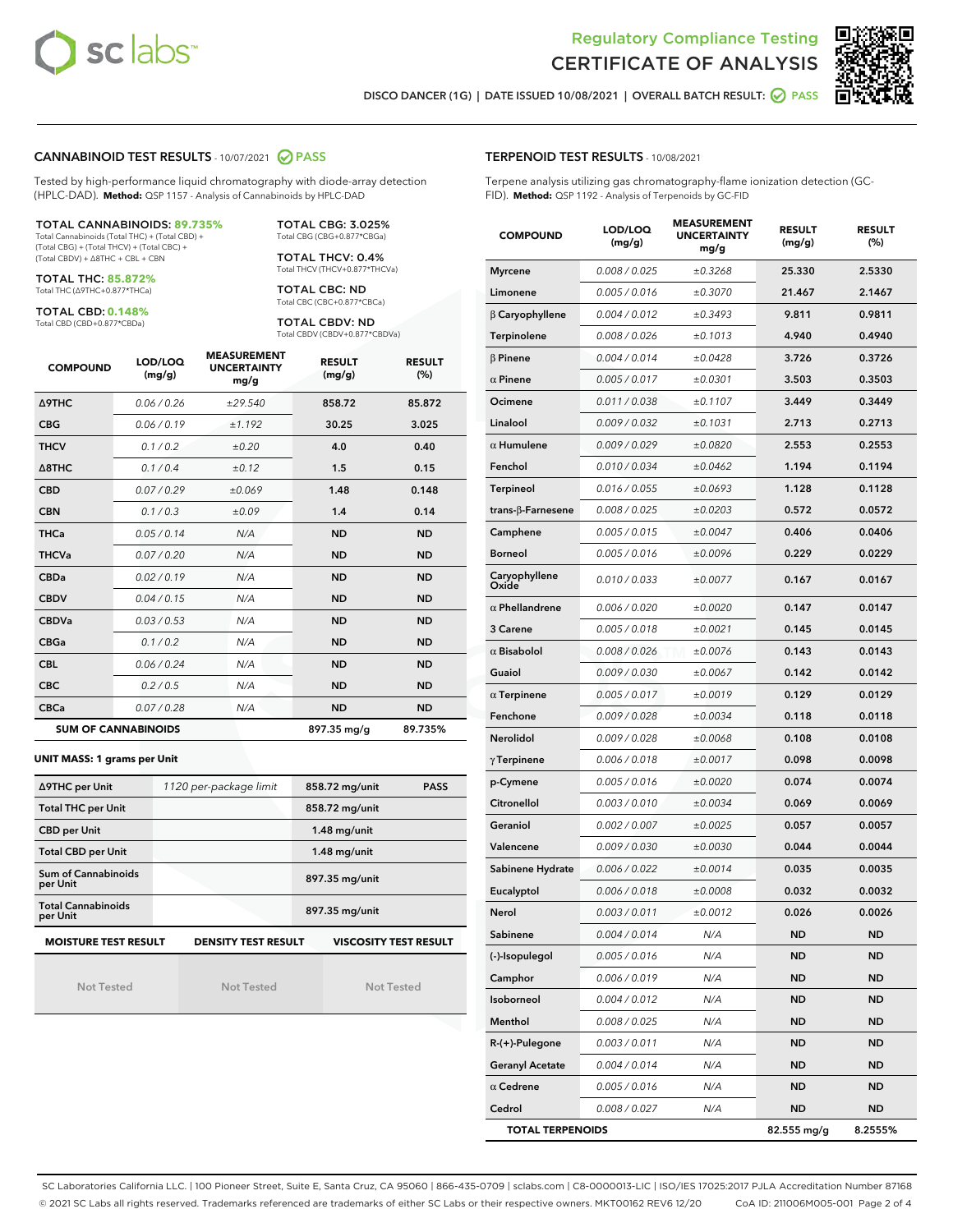



DISCO DANCER (1G) | DATE ISSUED 10/08/2021 | OVERALL BATCH RESULT: ● PASS

# CATEGORY 1 PESTICIDE TEST RESULTS - 10/07/2021 2 PASS

Pesticide and plant growth regulator analysis utilizing high-performance liquid chromatography-mass spectrometry (HPLC-MS) or gas chromatography-mass spectrometry (GC-MS). \*GC-MS utilized where indicated. **Method:** QSP 1212 - Analysis of Pesticides and Mycotoxins by LC-MS or QSP 1213 - Analysis of Pesticides by GC-MS

| 0.03/0.08<br><b>ND</b><br>Aldicarb<br>$>$ LOD<br>N/A<br><b>PASS</b><br>Carbofuran<br>0.02/0.05<br><b>PASS</b><br>$>$ LOD<br>N/A<br><b>ND</b><br>Chlordane*<br>0.03 / 0.08<br>N/A<br><b>ND</b><br><b>PASS</b><br>$\geq$ LOD<br>Chlorfenapyr*<br>0.03/0.10<br>N/A<br><b>PASS</b><br>$\geq$ LOD<br><b>ND</b><br>N/A<br><b>ND</b><br><b>PASS</b><br>Chlorpyrifos<br>0.02 / 0.06<br>$\ge$ LOD<br>Coumaphos<br>0.02 / 0.07<br>N/A<br><b>ND</b><br><b>PASS</b><br>$\ge$ LOD<br>Daminozide<br>0.02 / 0.07<br>N/A<br><b>ND</b><br><b>PASS</b><br>$\ge$ LOD<br><b>DDVP</b><br>0.03/0.09<br>$>$ LOD<br>N/A<br><b>ND</b><br><b>PASS</b><br>(Dichlorvos)<br>Dimethoate<br>0.03/0.08<br>$>$ LOD<br>N/A<br><b>ND</b><br><b>PASS</b><br>0.03/0.10<br>N/A<br><b>ND</b><br><b>PASS</b><br>Ethoprop(hos)<br>$\ge$ LOD<br>0.02 / 0.06<br>N/A<br><b>ND</b><br><b>PASS</b><br>Etofenprox<br>$\ge$ LOD<br>Fenoxycarb<br>0.03 / 0.08<br>N/A<br><b>ND</b><br><b>PASS</b><br>$\ge$ LOD<br>0.03 / 0.08<br><b>ND</b><br><b>PASS</b><br>Fipronil<br>$\ge$ LOD<br>N/A<br>Imazalil<br>0.02 / 0.06<br>$\ge$ LOD<br>N/A<br><b>ND</b><br><b>PASS</b><br>Methiocarb<br>0.02 / 0.07<br>N/A<br><b>ND</b><br><b>PASS</b><br>$\ge$ LOD<br>Methyl<br>0.03/0.10<br>$\ge$ LOD<br>N/A<br><b>ND</b><br><b>PASS</b><br>parathion<br>0.03/0.09<br><b>Mevinphos</b><br>$\ge$ LOD<br>N/A<br><b>ND</b><br><b>PASS</b><br>Paclobutrazol<br>0.02 / 0.05<br>$\ge$ LOD<br>N/A<br><b>ND</b><br><b>PASS</b><br>0.03/0.09<br>$\ge$ LOD<br>N/A<br><b>ND</b><br><b>PASS</b><br>Propoxur<br>Spiroxamine<br>0.03 / 0.08<br>$\ge$ LOD<br>N/A<br><b>ND</b><br><b>PASS</b><br>0.03/0.10<br><b>ND</b><br><b>PASS</b><br><b>Thiacloprid</b><br>$\ge$ LOD<br>N/A | <b>COMPOUND</b> | LOD/LOQ<br>$(\mu g/g)$ | <b>ACTION</b><br>LIMIT<br>$(\mu g/g)$ | <b>MEASUREMENT</b><br><b>UNCERTAINTY</b><br>$\mu$ g/g | <b>RESULT</b><br>$(\mu g/g)$ | <b>RESULT</b> |
|------------------------------------------------------------------------------------------------------------------------------------------------------------------------------------------------------------------------------------------------------------------------------------------------------------------------------------------------------------------------------------------------------------------------------------------------------------------------------------------------------------------------------------------------------------------------------------------------------------------------------------------------------------------------------------------------------------------------------------------------------------------------------------------------------------------------------------------------------------------------------------------------------------------------------------------------------------------------------------------------------------------------------------------------------------------------------------------------------------------------------------------------------------------------------------------------------------------------------------------------------------------------------------------------------------------------------------------------------------------------------------------------------------------------------------------------------------------------------------------------------------------------------------------------------------------------------------------------------------------------------------------------------------------------------------------------|-----------------|------------------------|---------------------------------------|-------------------------------------------------------|------------------------------|---------------|
|                                                                                                                                                                                                                                                                                                                                                                                                                                                                                                                                                                                                                                                                                                                                                                                                                                                                                                                                                                                                                                                                                                                                                                                                                                                                                                                                                                                                                                                                                                                                                                                                                                                                                                |                 |                        |                                       |                                                       |                              |               |
|                                                                                                                                                                                                                                                                                                                                                                                                                                                                                                                                                                                                                                                                                                                                                                                                                                                                                                                                                                                                                                                                                                                                                                                                                                                                                                                                                                                                                                                                                                                                                                                                                                                                                                |                 |                        |                                       |                                                       |                              |               |
|                                                                                                                                                                                                                                                                                                                                                                                                                                                                                                                                                                                                                                                                                                                                                                                                                                                                                                                                                                                                                                                                                                                                                                                                                                                                                                                                                                                                                                                                                                                                                                                                                                                                                                |                 |                        |                                       |                                                       |                              |               |
|                                                                                                                                                                                                                                                                                                                                                                                                                                                                                                                                                                                                                                                                                                                                                                                                                                                                                                                                                                                                                                                                                                                                                                                                                                                                                                                                                                                                                                                                                                                                                                                                                                                                                                |                 |                        |                                       |                                                       |                              |               |
|                                                                                                                                                                                                                                                                                                                                                                                                                                                                                                                                                                                                                                                                                                                                                                                                                                                                                                                                                                                                                                                                                                                                                                                                                                                                                                                                                                                                                                                                                                                                                                                                                                                                                                |                 |                        |                                       |                                                       |                              |               |
|                                                                                                                                                                                                                                                                                                                                                                                                                                                                                                                                                                                                                                                                                                                                                                                                                                                                                                                                                                                                                                                                                                                                                                                                                                                                                                                                                                                                                                                                                                                                                                                                                                                                                                |                 |                        |                                       |                                                       |                              |               |
|                                                                                                                                                                                                                                                                                                                                                                                                                                                                                                                                                                                                                                                                                                                                                                                                                                                                                                                                                                                                                                                                                                                                                                                                                                                                                                                                                                                                                                                                                                                                                                                                                                                                                                |                 |                        |                                       |                                                       |                              |               |
|                                                                                                                                                                                                                                                                                                                                                                                                                                                                                                                                                                                                                                                                                                                                                                                                                                                                                                                                                                                                                                                                                                                                                                                                                                                                                                                                                                                                                                                                                                                                                                                                                                                                                                |                 |                        |                                       |                                                       |                              |               |
|                                                                                                                                                                                                                                                                                                                                                                                                                                                                                                                                                                                                                                                                                                                                                                                                                                                                                                                                                                                                                                                                                                                                                                                                                                                                                                                                                                                                                                                                                                                                                                                                                                                                                                |                 |                        |                                       |                                                       |                              |               |
|                                                                                                                                                                                                                                                                                                                                                                                                                                                                                                                                                                                                                                                                                                                                                                                                                                                                                                                                                                                                                                                                                                                                                                                                                                                                                                                                                                                                                                                                                                                                                                                                                                                                                                |                 |                        |                                       |                                                       |                              |               |
|                                                                                                                                                                                                                                                                                                                                                                                                                                                                                                                                                                                                                                                                                                                                                                                                                                                                                                                                                                                                                                                                                                                                                                                                                                                                                                                                                                                                                                                                                                                                                                                                                                                                                                |                 |                        |                                       |                                                       |                              |               |
|                                                                                                                                                                                                                                                                                                                                                                                                                                                                                                                                                                                                                                                                                                                                                                                                                                                                                                                                                                                                                                                                                                                                                                                                                                                                                                                                                                                                                                                                                                                                                                                                                                                                                                |                 |                        |                                       |                                                       |                              |               |
|                                                                                                                                                                                                                                                                                                                                                                                                                                                                                                                                                                                                                                                                                                                                                                                                                                                                                                                                                                                                                                                                                                                                                                                                                                                                                                                                                                                                                                                                                                                                                                                                                                                                                                |                 |                        |                                       |                                                       |                              |               |
|                                                                                                                                                                                                                                                                                                                                                                                                                                                                                                                                                                                                                                                                                                                                                                                                                                                                                                                                                                                                                                                                                                                                                                                                                                                                                                                                                                                                                                                                                                                                                                                                                                                                                                |                 |                        |                                       |                                                       |                              |               |
|                                                                                                                                                                                                                                                                                                                                                                                                                                                                                                                                                                                                                                                                                                                                                                                                                                                                                                                                                                                                                                                                                                                                                                                                                                                                                                                                                                                                                                                                                                                                                                                                                                                                                                |                 |                        |                                       |                                                       |                              |               |
|                                                                                                                                                                                                                                                                                                                                                                                                                                                                                                                                                                                                                                                                                                                                                                                                                                                                                                                                                                                                                                                                                                                                                                                                                                                                                                                                                                                                                                                                                                                                                                                                                                                                                                |                 |                        |                                       |                                                       |                              |               |
|                                                                                                                                                                                                                                                                                                                                                                                                                                                                                                                                                                                                                                                                                                                                                                                                                                                                                                                                                                                                                                                                                                                                                                                                                                                                                                                                                                                                                                                                                                                                                                                                                                                                                                |                 |                        |                                       |                                                       |                              |               |
|                                                                                                                                                                                                                                                                                                                                                                                                                                                                                                                                                                                                                                                                                                                                                                                                                                                                                                                                                                                                                                                                                                                                                                                                                                                                                                                                                                                                                                                                                                                                                                                                                                                                                                |                 |                        |                                       |                                                       |                              |               |
|                                                                                                                                                                                                                                                                                                                                                                                                                                                                                                                                                                                                                                                                                                                                                                                                                                                                                                                                                                                                                                                                                                                                                                                                                                                                                                                                                                                                                                                                                                                                                                                                                                                                                                |                 |                        |                                       |                                                       |                              |               |
|                                                                                                                                                                                                                                                                                                                                                                                                                                                                                                                                                                                                                                                                                                                                                                                                                                                                                                                                                                                                                                                                                                                                                                                                                                                                                                                                                                                                                                                                                                                                                                                                                                                                                                |                 |                        |                                       |                                                       |                              |               |
|                                                                                                                                                                                                                                                                                                                                                                                                                                                                                                                                                                                                                                                                                                                                                                                                                                                                                                                                                                                                                                                                                                                                                                                                                                                                                                                                                                                                                                                                                                                                                                                                                                                                                                |                 |                        |                                       |                                                       |                              |               |

# CATEGORY 2 PESTICIDE TEST RESULTS - 10/07/2021 @ PASS

| <b>COMPOUND</b>          | LOD/LOO<br>$(\mu g/g)$ | <b>ACTION</b><br>LIMIT<br>$(\mu g/g)$ | <b>MEASUREMENT</b><br><b>UNCERTAINTY</b><br>$\mu$ g/g | <b>RESULT</b><br>$(\mu g/g)$ | <b>RESULT</b> |  |
|--------------------------|------------------------|---------------------------------------|-------------------------------------------------------|------------------------------|---------------|--|
| Abamectin                | 0.03/0.10              | 0.1                                   | N/A                                                   | <b>ND</b>                    | <b>PASS</b>   |  |
| Acephate                 | 0.02/0.07              | 0.1                                   | N/A                                                   | <b>ND</b>                    | <b>PASS</b>   |  |
| Acequinocyl              | 0.02/0.07              | 0.1                                   | N/A                                                   | <b>ND</b>                    | <b>PASS</b>   |  |
| Acetamiprid              | 0.02/0.05              | 0.1                                   | N/A                                                   | <b>ND</b>                    | <b>PASS</b>   |  |
| Azoxystrobin             | 0.02/0.07              | 0.1                                   | N/A                                                   | <b>ND</b>                    | <b>PASS</b>   |  |
| <b>Bifenazate</b>        | 0.01/0.04              | 0.1                                   | N/A                                                   | <b>ND</b>                    | <b>PASS</b>   |  |
| <b>Bifenthrin</b>        | 0.02/0.05              | 3                                     | N/A                                                   | <b>ND</b>                    | <b>PASS</b>   |  |
| <b>Boscalid</b>          | 0.03/0.09              | 0.1                                   | N/A                                                   | <b>ND</b>                    | <b>PASS</b>   |  |
| Captan                   | 0.19/0.57              | 0.7                                   | N/A                                                   | <b>ND</b>                    | <b>PASS</b>   |  |
| Carbaryl                 | 0.02/0.06              | 0.5                                   | N/A                                                   | <b>ND</b>                    | <b>PASS</b>   |  |
| Chlorantranilip-<br>role | 0.04/0.12              | 10                                    | N/A                                                   | <b>ND</b>                    | <b>PASS</b>   |  |
| Clofentezine             | 0.03/0.09              | 0.1                                   | N/A                                                   | <b>ND</b>                    | <b>PASS</b>   |  |

| <b>CATEGORY 2 PESTICIDE TEST RESULTS</b> - 10/07/2021 continued |
|-----------------------------------------------------------------|
|-----------------------------------------------------------------|

| <b>COMPOUND</b>               | LOD/LOQ<br>(µg/g) | <b>ACTION</b><br>LIMIT<br>$(\mu g/g)$ | <b>MEASUREMENT</b><br><b>UNCERTAINTY</b><br>µg/g | <b>RESULT</b><br>(µg/g) | <b>RESULT</b> |
|-------------------------------|-------------------|---------------------------------------|--------------------------------------------------|-------------------------|---------------|
| Cyfluthrin                    | 0.12 / 0.38       | 2                                     | N/A                                              | <b>ND</b>               | <b>PASS</b>   |
| Cypermethrin                  | 0.11 / 0.32       | $\mathcal{I}$                         | N/A                                              | <b>ND</b>               | <b>PASS</b>   |
| Diazinon                      | 0.02 / 0.05       | 0.1                                   | N/A                                              | <b>ND</b>               | <b>PASS</b>   |
| Dimethomorph                  | 0.03 / 0.09       | 2                                     | N/A                                              | <b>ND</b>               | <b>PASS</b>   |
| Etoxazole                     | 0.02 / 0.06       | 0.1                                   | N/A                                              | <b>ND</b>               | <b>PASS</b>   |
| Fenhexamid                    | 0.03 / 0.09       | 0.1                                   | N/A                                              | <b>ND</b>               | <b>PASS</b>   |
| Fenpyroximate                 | 0.02 / 0.06       | 0.1                                   | N/A                                              | <b>ND</b>               | <b>PASS</b>   |
| Flonicamid                    | 0.03 / 0.10       | 0.1                                   | N/A                                              | <b>ND</b>               | <b>PASS</b>   |
| Fludioxonil                   | 0.03 / 0.10       | 0.1                                   | N/A                                              | <b>ND</b>               | <b>PASS</b>   |
| Hexythiazox                   | 0.02 / 0.07       | 0.1                                   | N/A                                              | <b>ND</b>               | <b>PASS</b>   |
| Imidacloprid                  | 0.04 / 0.11       | 5                                     | N/A                                              | <b>ND</b>               | <b>PASS</b>   |
| Kresoxim-methyl               | 0.02 / 0.07       | 0.1                                   | N/A                                              | <b>ND</b>               | <b>PASS</b>   |
| Malathion                     | 0.03 / 0.09       | 0.5                                   | N/A                                              | <b>ND</b>               | <b>PASS</b>   |
| Metalaxyl                     | 0.02 / 0.07       | $\overline{c}$                        | N/A                                              | <b>ND</b>               | <b>PASS</b>   |
| Methomyl                      | 0.03 / 0.10       | $\mathcal{I}$                         | N/A                                              | <b>ND</b>               | <b>PASS</b>   |
| Myclobutanil                  | 0.03 / 0.09       | 0.1                                   | N/A                                              | <b>ND</b>               | <b>PASS</b>   |
| Naled                         | 0.02 / 0.07       | 0.1                                   | N/A                                              | <b>ND</b>               | <b>PASS</b>   |
| Oxamyl                        | 0.04 / 0.11       | 0.5                                   | N/A                                              | <b>ND</b>               | <b>PASS</b>   |
| Pentachloronitro-<br>benzene* | 0.03/0.09         | 0.1                                   | N/A                                              | <b>ND</b>               | <b>PASS</b>   |
| Permethrin                    | 0.04 / 0.12       | 0.5                                   | N/A                                              | <b>ND</b>               | <b>PASS</b>   |
| Phosmet                       | 0.03 / 0.10       | 0.1                                   | N/A                                              | <b>ND</b>               | <b>PASS</b>   |
| Piperonylbu-<br>toxide        | 0.02 / 0.07       | 3                                     | N/A                                              | <b>ND</b>               | <b>PASS</b>   |
| Prallethrin                   | 0.03 / 0.08       | 0.1                                   | N/A                                              | <b>ND</b>               | <b>PASS</b>   |
| Propiconazole                 | 0.02 / 0.07       | 0.1                                   | N/A                                              | <b>ND</b>               | <b>PASS</b>   |
| Pyrethrins                    | 0.04 / 0.12       | 0.5                                   | N/A                                              | <b>ND</b>               | <b>PASS</b>   |
| Pyridaben                     | 0.02 / 0.07       | 0.1                                   | N/A                                              | <b>ND</b>               | <b>PASS</b>   |
| Spinetoram                    | 0.02 / 0.07       | 0.1                                   | N/A                                              | <b>ND</b>               | <b>PASS</b>   |
| Spinosad                      | 0.02 / 0.07       | 0.1                                   | N/A                                              | <b>ND</b>               | <b>PASS</b>   |
| Spiromesifen                  | 0.02 / 0.05       | 0.1                                   | N/A                                              | <b>ND</b>               | <b>PASS</b>   |
| Spirotetramat                 | 0.02 / 0.06       | 0.1                                   | N/A                                              | <b>ND</b>               | <b>PASS</b>   |
| Tebuconazole                  | 0.02 / 0.07       | 0.1                                   | N/A                                              | <b>ND</b>               | <b>PASS</b>   |
| Thiamethoxam                  | 0.03 / 0.10       | 5                                     | N/A                                              | <b>ND</b>               | <b>PASS</b>   |
| Trifloxystrobin               | 0.03 / 0.08       | 0.1                                   | N/A                                              | <b>ND</b>               | <b>PASS</b>   |

SC Laboratories California LLC. | 100 Pioneer Street, Suite E, Santa Cruz, CA 95060 | 866-435-0709 | sclabs.com | C8-0000013-LIC | ISO/IES 17025:2017 PJLA Accreditation Number 87168 © 2021 SC Labs all rights reserved. Trademarks referenced are trademarks of either SC Labs or their respective owners. MKT00162 REV6 12/20 CoA ID: 211006M005-001 Page 3 of 4